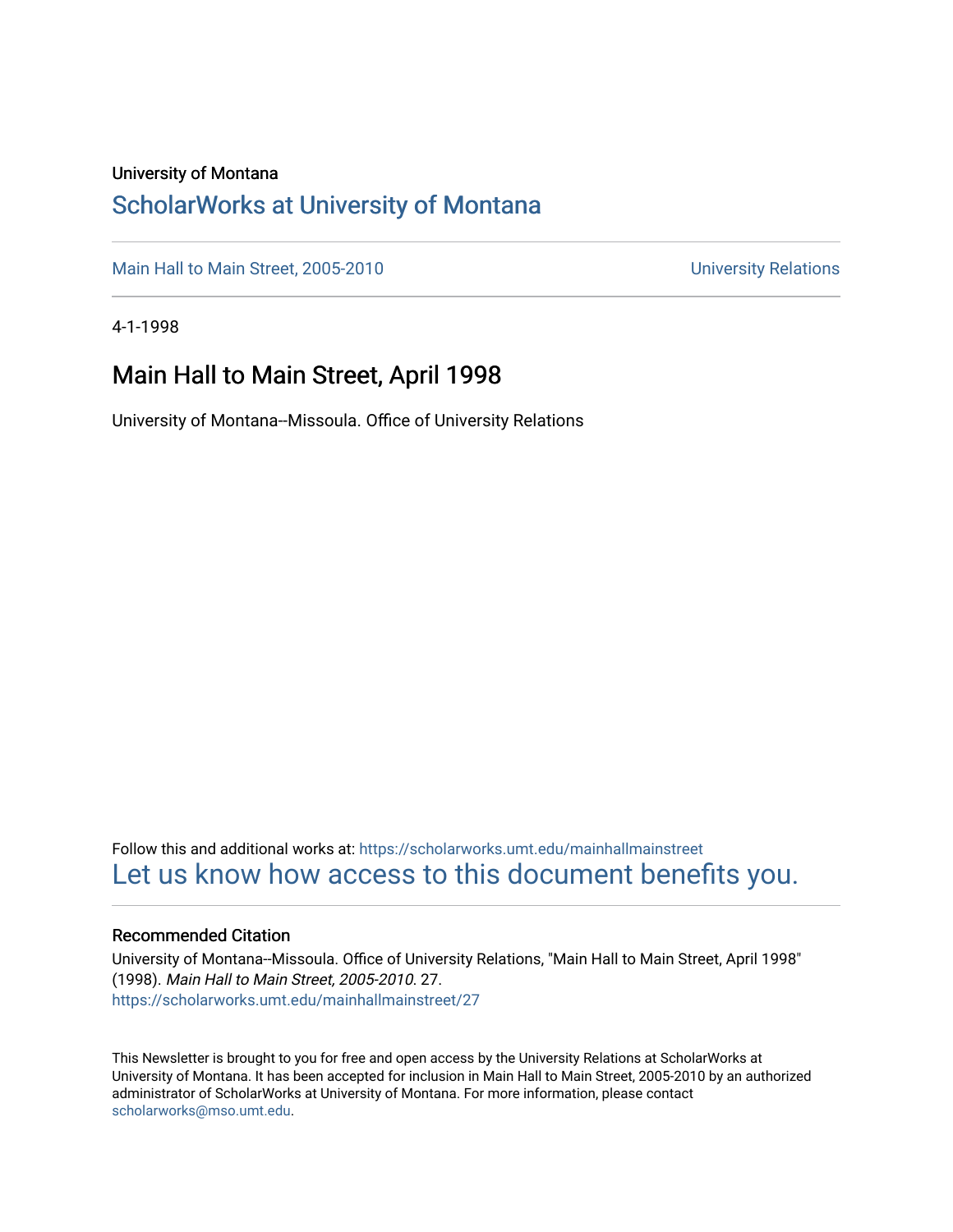

## **\$3.2 million gift completes pharmacy fund-raiser**

The University of Montana-<br>
Missoula pharmacy building will<br>
become a reality, thanks to a \$3.2 million S<br>
gift from the ALSAM Foundation that he dream of a new addition to The University of Montana-Missoula pharmacy building will gift from the ALSAM Foundation that topped off the project's fund-raising goal.

The donation marks the second gift made by the private, Salt Lake Citybased foundation in the past three years. In 1995, the ALSAM Foundation gave \$2.5 million to kick off the \$10.4 million fund-raising campaign.

Dave Forbes, dean of the UM School of Pharmacy and Allied Health Sciences, remembers people calling the building project a pipe dream at the beginning of the campaign. This month, Forbes announced that construction of the 70,000-square-foot addition will start in June and is expected to be completed by the end of 1999. The new

building will be attached to the Pharmacy/Psychology Building on the south side of campus.

'This is an unbelievable gift," Forbes said. "By the beginning of the next century, we will be in an outstanding position to provide instruction in excellent learning, teaching and research space."

Forbes attributes the fund-raising success in part to the faculty, staff and students within the school who help maintain the educational quality of the programs offered. The \$5.7 million from ALSAM — combined with \$2 million appropriated by the 1997 Montana Legislature, \$2.5 million from American Stores Co. and about \$200,000 in donations from faculty, alumni and friends — will allow the school to house its pharmacy and physical therapy programs under one roof for the first



time, Forbes said.

"1 simply cannot exaggerate our profound appreciation to the ALSAM Foundation for this addition to the original gift," said UM President George Dennison. "Because of it we can proceed with the addition to the building, which will enable us to enhance the education we offer students."

Three campus buildings currently house the school's two major undergraduate programs — pharmacy and physical therapy — and a graduate

program in pharmaceutical sciences. The expansion will combine the school's departments into one building with modern teaching laboratories and better accommodations for student and faculty research.

The building expansion project includes plans for new classrooms, a

250-seat lecture hall, science research labs, student learning labs, the Drug Information Service and the Motor Control Lab, as well as offices and conference rooms.

Because of society's health care needs, pharmacy and physical therapy continue to be in high demand, and applications for admission increase each year, Forbes said. Currently, 300 students are enrolled in the school. But the school has had neither the space nor the facilities to accommodate more students.

Meanwhile, program graduates are heavily recruited in Montana and throughout the region.

UM is the only Montana university and one of only a few in the Northwest that offer pharmacy and physical therapy degrees. Last fall the pharmacy program celebrated its 90th anniversary.

Equipment and lab renovations for the school's programs were designated a top priority in the UM Foundation's Capital Campaign, which concluded last October after raising \$71.4 million.

## **Opening celebration planned for Continuing Ed/Printing Services Building**

look inside UM's newest building next month.<br>The Continuing Education/Printing<br>Services Building, located on the east he public will get a chance to look inside UM's newest building next month.

The Continuing Education/Printing side of the University Center, will officially open with a 2 p.m. ribboncutting ceremony on Friday, May 15. President George Dennison will join Sharon Alexander, dean of Continuing Education, and Susan Matule, director of UM Printing and Graphic Services, in hosting an open house for visitors.

Continuing Education will occupy the main and upper floors with UM's inhouse printing service in the lower level. The \$3.5 million building was financed through the sale of revenue bonds.

The main level consists of Continuing Education's conference and distancelearning facilities, plus a technology center for faculty and staff development. In addition to the large rooms, there are three small conference rooms or multipurpose rooms.

In its new building, Continuing Education will be able to offer convention and conference services, METNET videoconferencing services and faculty technology development services.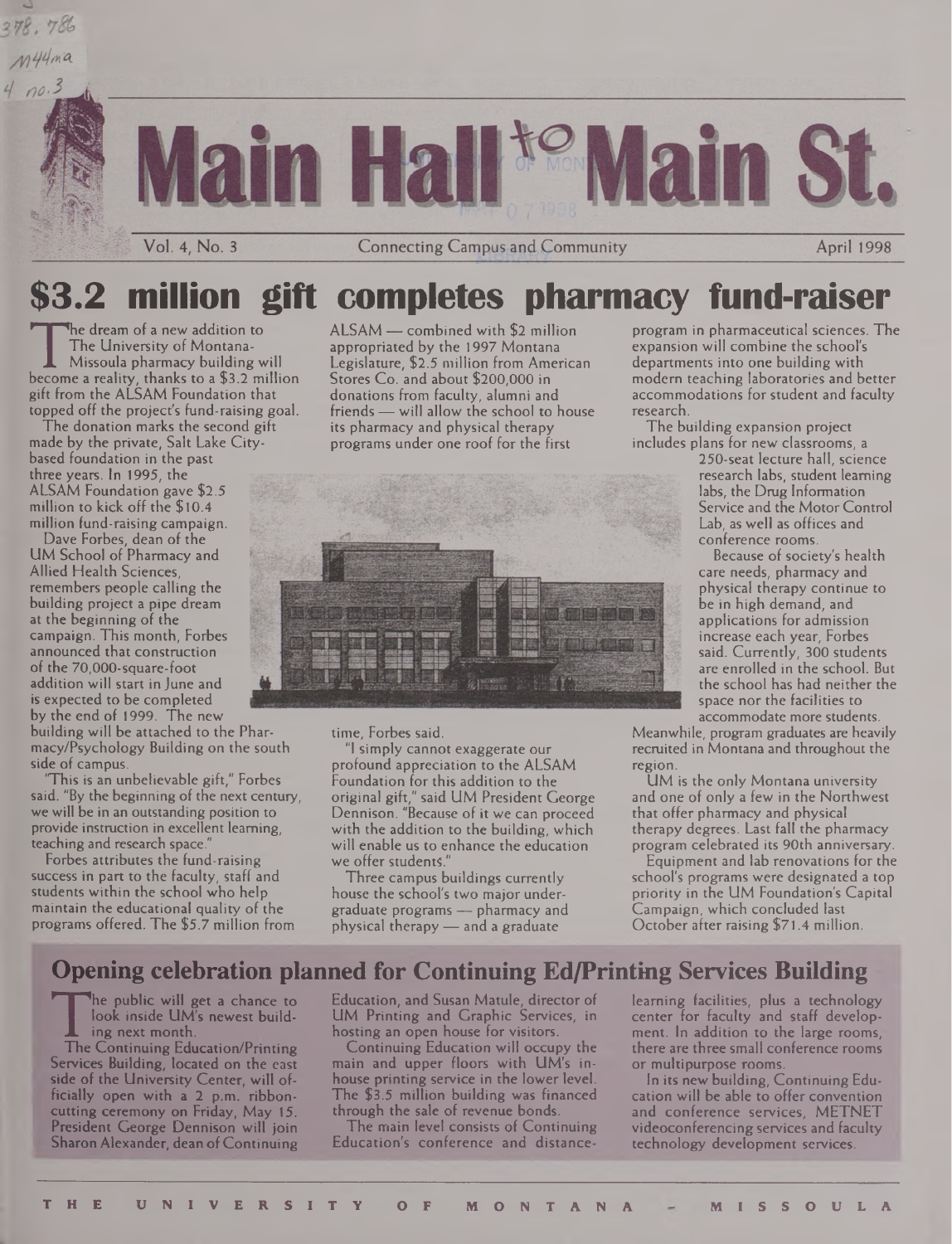## **UM Calendar**

#### **Sunday, April 26**

**Concert**—String Orchestra of the Rockies, 7:30 p.m., Music Recital Hall. Tickets \$10/general, \$8/students and seniors.

#### **Monday, April 27**

**Art exhibits—**Master's of Fine Arts Thesis Exhibition by Kendra Bayer, 11 a.m.-3 p.m., Mon.-Sat., through May 2, Gallery of Visual Arts, Social Science Building,, also "La Ruta de Maiz - 'The Route of the Corn,"' altars and paintings by artist Jason Gutzmer with photos and objects from Mexico and Central America, 10 a.m.-4 p.m., Mon.-Sat., through May 8, University Center Gallery.

#### **Tuesday, April 28**

**Concert—**StudentChamberMusic Recital, 7:30 p.m., Music Recital Hall. Free.

#### **Wednesday, April 29**

**Concert Band—**7:30, University Theatre. Free.

#### **Thursday, April 30**

**Lecture series—**Women's Health Issues Throughout the Life Span, "Psychological Factors Related toDepression," by Dr. FredGriffin, 12:10 p.m., Chemistry/Pharmacy Building Room 204. Free.

**Concert—**The NewJubes, 7:30 p.m., Music Recital Hall. Free.

#### **Friday, May 1**

**Art exhibit—**"To Dancel A Dancer's Vision," dancing arts with drawings by former Atlanta Ballet prima ballerina Sofia Bauerle, 9 a.m.-noon and 1-5 p.m. weekdays, through May 25, Paxson Gallery, Performing Arts and Radio/TV Center. Free.

**UM Rodeo**—performance at 7 p.m., Friday, 2 and 7 p.m. Saturday, and noon Sunday.

**Jazz Festival—**7:30 p.m. Friday and Saturday, May <sup>1</sup> -2, University Theatre. Tickets \$9/general, \$6/students and seniors.

#### **Sunday, May 3**

**Concert—**Chamber Chorale and Men's Chorus, 3 p.m., Music Recital Hall. Free.

#### **Tuesday, May 5**

**Concert/convocation—**Student Concerto Concert and Honors Convocation, 7:30 p.m., University Theatre. Free.

#### **Wednesday, May 6**

**Art exhibit—**Master's of Fine Arts Thesis Exhibitions, "Echoes" by Ralph Wiegmann and "PillowTalk: New Works in Clay" by David Durnford, 11 a.m.-3 p.m., Mon.-Sat., through May 16, Gallery of Visual Arts, Social Science Building. Free.

**Dance production—**Spring Dance Concert, 7:30 p.m., through Saturday, May 9, Montana Theatre, Performing Arts and Radio/TV Center. Tickets \$8; call 243-4581.

**Concert—**Symphonic Wind Ensemble, 7:30 p.m., University Theatre. Free.

#### **Thursday, May 7**

**Lecture series—**Women's Health IssuesThroughoutthe Life Span, "Osteoporosis" by Dr. Wesley W. Wilson, 12:10-1 p.m., Chemistry/Pharmacy Building Room 204. Free.

**Concert—The Ahn Trio (two pianos/one cello), 7:30 p.m.,** Music Recital Hall. Tickets \$14/general, \$13/senior citizens, staff, faculty,  $$10$ /youth/students, call 243-4999.

President's Lecture Series-"The Schools We Need" by E.D. Hirsch Jr., professor of education and humanities at the University of Virginia (Lucile Speer Memorial Speaker), 8 p.m., University Theatre. Free.

## **Stumping For Tim**

#### **Former U.S. Sen. George McGovern to deliver UM's 101st Commencement address May 16**

Imothy McGovern Mead wants to blend in with the rest of his graduating class at UM's May 16 Commencement exercises, but that's not likely to happen, considering his -middle name.

Mead is a grandson of George McGovern, the 1972 Democratic nominee for president and this year's Commencement speaker.

"He can't mention me in his speech," insists Mead, who will earn a bachelor's degree in elementary education. "It's about all of us graduating, not just me." But Mead concedes that he and his famous grandfather might attract some special attention.

Mead, who was raised in the Bitterroot Valley, is McGovern's second grandson to graduate from UM in as many years. Brother Kevin earned a bachelor's degree in 1996.

McGovern will jet in from Italy, where he recently set up residence after President Clinton appointed him to a United Nations post in February. He will deliver addresses during Commencement exercises for the College of Technology and the College of Arts and Sciences at 9:30 a.m. and the professional schools at 2 p.m., both in the Harry Adams Field House.

The former U.S. senator from South Dakota spent 22 years in the U.S. Congress. McGovern won the 1972 Democratic presidential nomination with the support of younger delegates and opponents of the Vietnam War. He was defeated by incumbent Richard Nixon, who didn't finish his second term.

His recent appointment by Clinton marks the second time McGovern has been called into service by a president. He served as the U.S. Food for Peace director in the Kennedy administration. Clinton named McGovern to the United Nations Agencies for Food and Agriculture in Rome with the rank of ambassador.

After earning a doctorate in American history at Northwestern University, McGovern taught history at Dakota Wesleyan University before being elected to Congress in 1956.

He won acclaim in 1996 for a book he wrote about his late daughter, 'Terry: My Daughter's **Life-and-Death** Struggle with Alcoholism. "

## **Montana Natural History Center shares wonders ofwater May 1**

I troll along the Clark Fork River Friday, May 1, and take in the first-ever WaterWise Fair. From 10 a.m. to 2 p.m. tours of the WaterWise Garden and the Clark Fork Native Prairie will be given hourly, highlighting native and watersaving plants and landscaping techniques.

The WaterWise Garden is located next to the Clark Fork River by the Higgins Street Bridge, east of the Missoulian on Fourth Street.

Learn about the Clark Fork watershed from more than 20 exhibitors who will lead educational activities and staff informational exhibits on'topics ranging from the Missoula aquifer and water conservation for homes, gardens and businesses to the status of proposed gold mining projects in the Clark Fork watershed and educational resources for teachers and families.

The **WaterWise Fair is the** community outreach component of the **Montana Natural** Fjistory Center's Clark Fork Watershed Festival, **which teaches more** than 800 Missoula-area sixthgraders annually about their watershed. On April 30 and May 1, sixth-graders from Missoula, Frenchtown and Bonner will make fieldtrips to McCormick Park to learn about the geography, ecology and **history of the** Clark Fork watershed.

Volunteers are welcome for both events. Call Wendy Moore, festival director, at (406) 273-2446.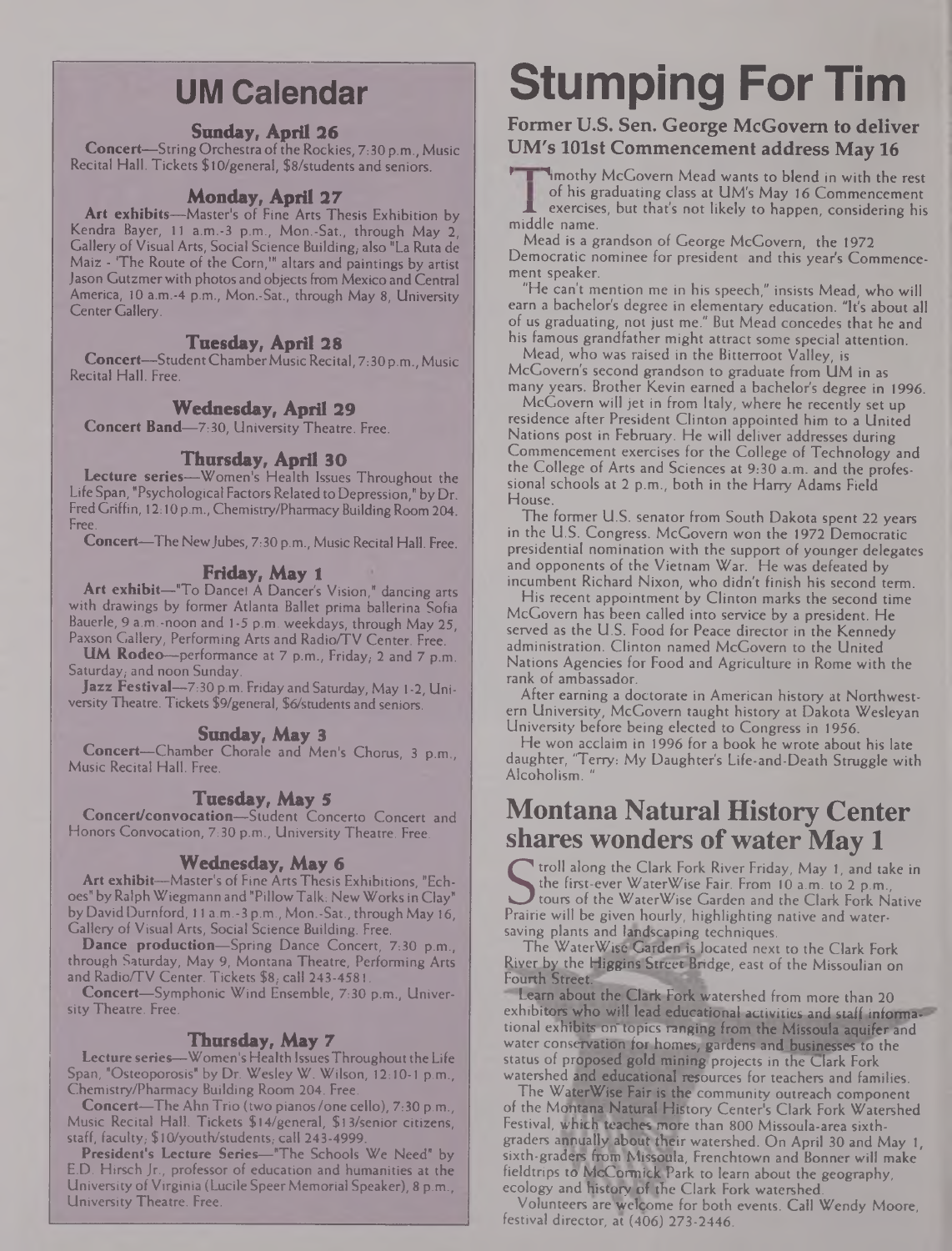

**Lunchtime Run—**Run or walk during your lunch break in the annual Kim Williams Trail Run on Thursday, April 30. Participate in the one-mile walk or the 5K run at noon, starting at the trail gate. Advance registration costs \$8 with a T-shirt and \$6 without. The cost is \$10 the day of the race. Call Campus Recreation at 243-2802 for more information.

**Dancing Duo—**UM dance students Lindsay Gilmour and Clare Thesing will perform "Dichotomy," a piece they choreographed, at the Kennedy Center in Washington, D.C., as part of the prestigious American College Dance Festival Association's National Festival May 18-20. Their dance piece, a duet performed to the music of Henryk Gorecki, was chosen from a number of works presented for adjudication in February at the Northwest Regional ACDFA festival in Laramie, Wyo. The pair will travel to the nation's capital with UM visiting dance instructor Michele Antonioli.

**Top Dog—**It was <sup>a</sup> dog-eat-cat world on the final night of Montana Public Radio Week April 5. Canines received 649 votes vs. 620 votes for felines during the fund-raiser's traditional finale, Pet Wars. The week was a howling success, ringing up \$287,277 in pledges as of mid-April. Pledges are still coming in, and KUFM development director Kay D. Wilson expects to reach the fund-raiser's goal of \$295,000 soon. The on-air fund-raiser, held March 28 to April 5, offered fun and frivolity while engaging in the serious goal of providing support for station programming. Of the money raised, \$252,951 will support programs at the UM-based KUFM station, while the \$34,326 contributed by Great Fallsarea listeners will remain in their area to support KGPR.

**Native News—**The UM Foundation has received a \$50,000 grant to support the School of Journalism and its innovative program to teach reporting of American Indian affairs. The grant will support the Native News Honors Project, which produces the school's yearly tabloid about Montana Indian issues. The John S. and James L. Knight Foundation of Miami awarded the grant.

**Reaching Out—-**Spring football officially ended April 17, but Missoulians haven't seen the last of Grizzly football players for the season. Fifteen players were on hand to welcome in the first day of Mullan Trail Little League April 18. During the next two weeks, Grizzly gridders will visit a Missoula nursing home, read to students at Mount Jumbo Elementary School, host Grizzly Football Fun Day for Missoula Youth Homes, talk to Hellgate High School students and serve meals at the Poverello Center. It's all part of the team's annual "Random Acts of Kindness," a community-service program. Assistant football coach Craig Dickenson is spearheading the volunteer effort for the second year.

**Educators' Career Fair—**Staging the largest career fair west of the Mississippi, UM will bring together prospective teachers and recruiters from school districts in at least 14 states and the Mariana Islands for the 13th annual Educators' Career Fair May 4-5. The event, one of the biggest of its kind in the country, has a national reputation that last year drew more than 1,200 job candidates from 35 states. They met with representatives of 120 school districts. This year's fair is expected to exceed those numbers. The fair takes place in the Harry Adams Field House from 8 a.m. to 4 p.m. Monday, May 4, and from 8 a.m. to noon Tuesday, May 5. Pre-fair events on Sunday, May 3, will include group presentations by school districts from 3 to 5 p.m. and 8 to 10 p.m. in the Gallagher Building. For more information, call Career Services at (406) 243- 2022, or visit the office's Web page at <http://www.umt.edu/career/>.

**Tax Helpers—**Nine UM accounting students and 21 law students volunteered to help taxpayers this season as part of the IRS' Volunteer Income Tax Assistance program. VITA provides tax assistance for people who may be unable to afford it otherwise. UM has been involved with VITA since the program started 28 years ago.

**Events Online—**Find out about concerts, lectures and other events by checking the University calendar on the World Wide Web. UM events are listed by month. To access the Web page, type <http://www.umt.edu/ucomm/calendar>.

**Young Leaders—**High school students with leadership potential or an interest in making a difference during their lives are invited to UM's second Leadership Institute July 19-24. Designed to develop personal leadership skills and self-confidence, the institute is open to the first 50 applicants. The cost is \$375, which covers lodging, food and activities. Call Career Services at (406) 243- 2022 for more information.

**Thanks Missoula—**Missoula businesses once again showed their support for the University by contributing prizes to help recognize UM classified staff on Staff Appreciation Day April 2. UM thanks the following businesses for being good neighbors: Angel Child Care, Applebee's, Bagels on Broadway, Barnes & Noble Book Sellers, Baskin-Robbins, Bernice's Bakery, Big Sky Cyclery, Bitterroot Motors, Break Espresso, Food For Thought, Second Thought, Head Quarters Bakery & Bagels, Cam Seabury-Trendsetters, Costco, DADCO Travel's/ Travel Bug, The Depot, DoubleTree Hotel, Downtown Bakery, Espresso Lane, Farmers Brothers Coffee, The Flower Market, Finnegan's, Four B's, Freddy's Feed & Read, Casamat, Goldsmith's, Great Harvest Bread Co., Hastings, Heinrich Floral, Holiday Inn Parkside, Hunter Bay Coffee Roasters, JC Penney, Jiffy Lube, Kaufman Footwear, Kinko's Copies, Mammyth Bakery, Marcia Reimers-Gillespie Realty, Marie's Art-eries, Missoula Ace Hardware, Missoula Saws, Muralt's Travel Plaza, Paradise Falls, Pizza Hut-East Broadway, Press Box, Quality Supply, Romeo's, Shadows Keep, Shear Prophesy Hair Design, Shear Perfection, Southgate Mall, Stageline Pizza, Summit Video, TCI Cablevision of Montana Inc., The Bodega, The Book Exchange, Tidyman's, Travel Connections, Village Inn Pizza Parlor and Worden's Market.

**Winning Work—**Sally Mauk, news director for Montana Public Radio, won a 1998 regional Edward R. Murrow Award for excellence in electronic journalism. Mauk, who has worked for the UM-based KUFM since 1980, was recognized for a feature story on Charlie Phillips, a deaf cheerleader at UM. The award makes her a finalist for the national Edward R. Murrow Award, which will be announced in June.